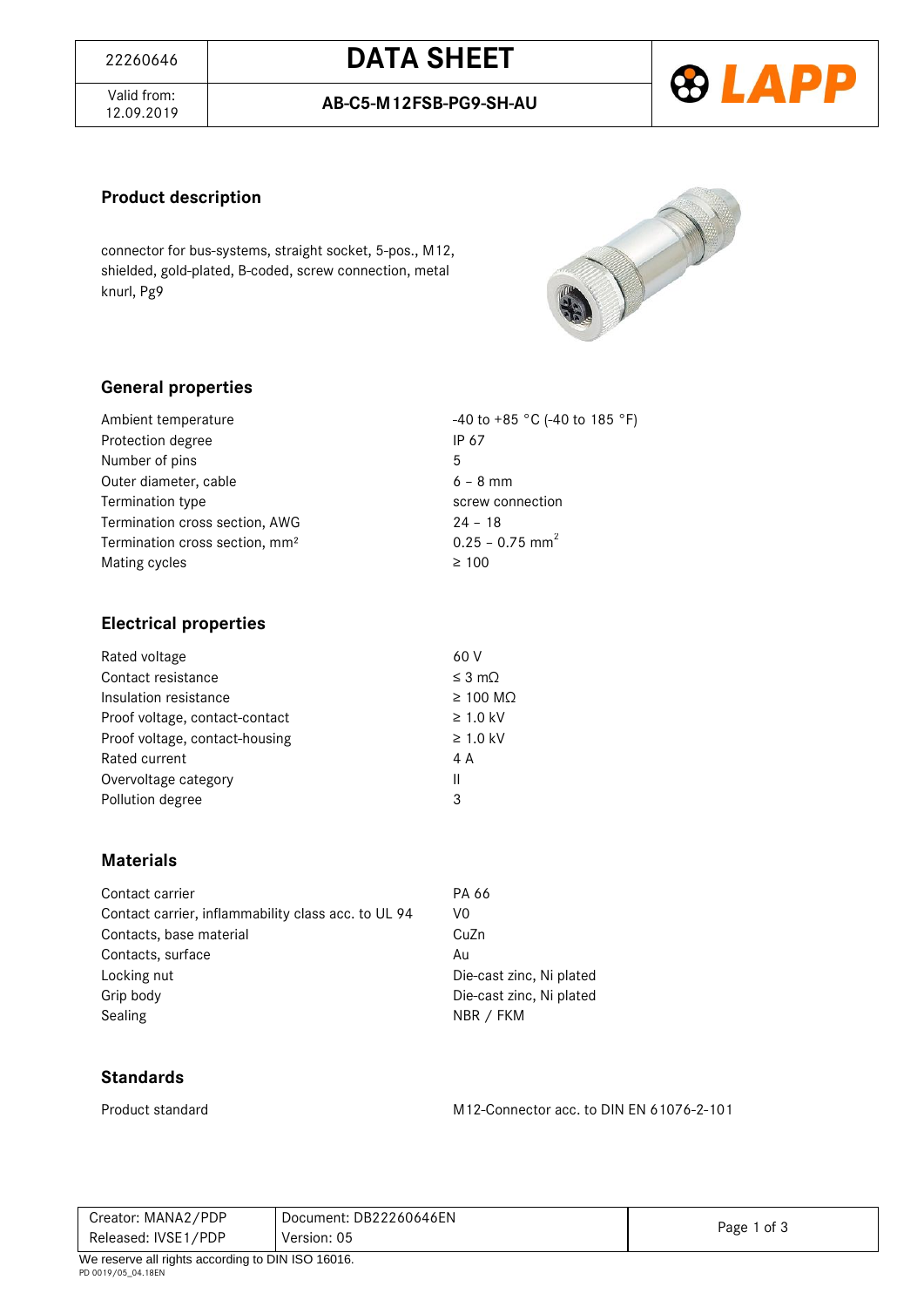Valid from:<br>12.09.2019



# **Drawings**



SW 18mm

# **Pin assignment**



# **Application range**

Automation, industrial machinery and plant engineering

#### **Note**

Photographs are not true to scale and do not represent detailed images of the respective products.

| Creator: MANA2/PDP<br>Released: IVSE1/PDP         | Document: DB22260646EN<br>Version: 05 | Page 2 of 3 |
|---------------------------------------------------|---------------------------------------|-------------|
| We reserve all rights according to DIN ISO 16016. |                                       |             |